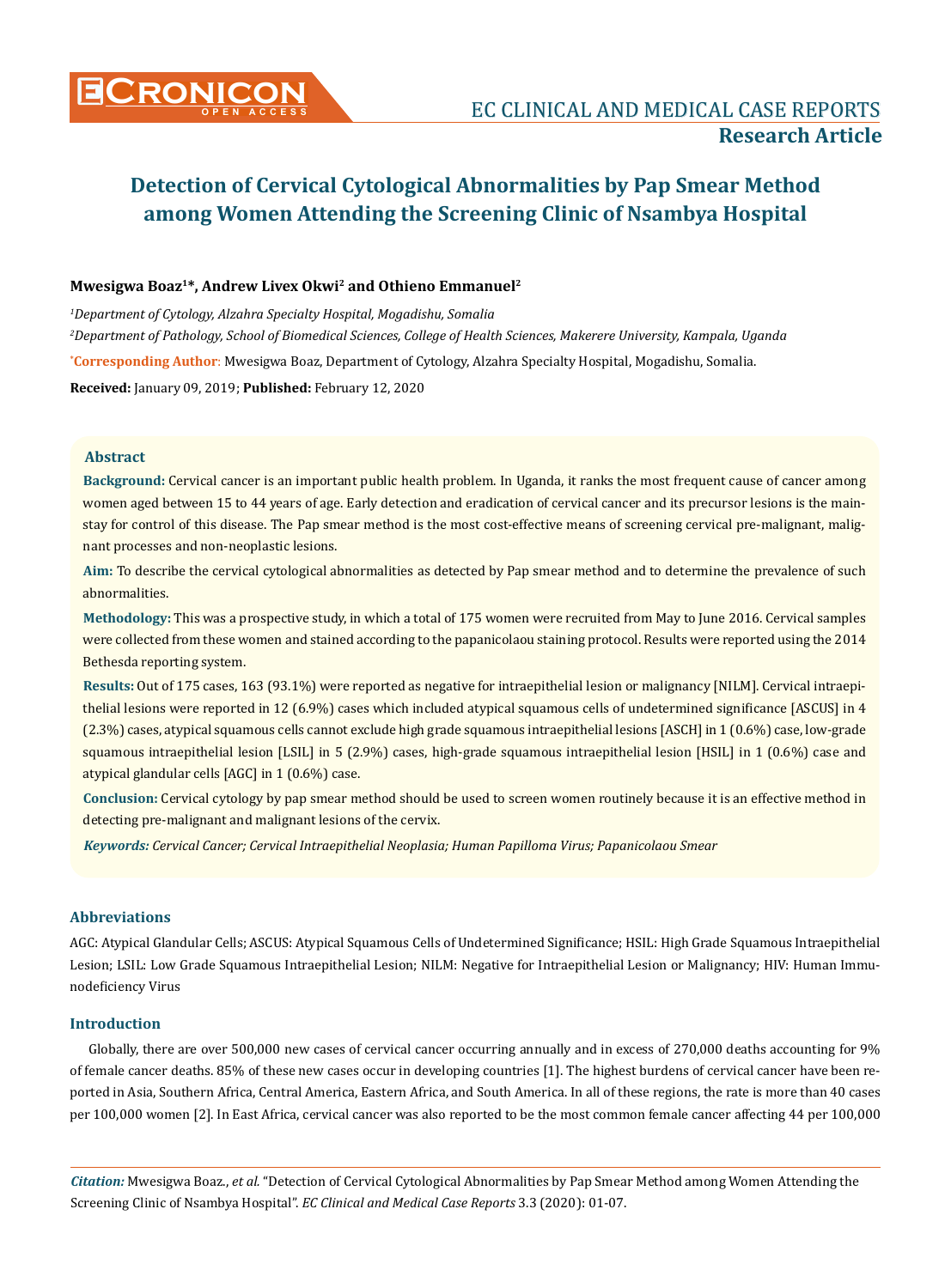women and the highest female cancer related mortality accounting for 35 per 100,000 women. Uganda has one of the world's highest cervical cancer incidence rates of 45.6 per 100,000 women and cervical cancer deaths at 25 per 100,000 women [3].

In 1941, George Papanicolaou demonstrated a pap test for the early detection of cervical cancer, contributing toward the creation of screening programs [4]. The Papanicolaou test (abbreviated as Pap test, also known as Pap smear) is a method of [cervical screening](https://en.wikipedia.org/wiki/Cervical_screening) used to detect potentially precancerous and cancerous processes in the [cervix](https://en.wikipedia.org/wiki/Cervix) (opening of the uterus or womb) [5]. The Pap test is considered by many to be the most cost-effective cancer reduction program ever devised [6]. This test has been assessed over the last 50 years in a wide range of settings in developed and developing countries [7].

## **Materials and Methods**

# **Study design**

This was a prospective descriptive study.

## **Study area**

This study was conducted in the pathology department of Nsambya hospital, faith-based not-for-profit hospital.

#### **Study population**

The study population consisted of all women attending the screening clinic of Nsambya Hospital.

#### **Study duration**

The study was carried out in four months from February to May 2016.

#### **Sample size estimation**

For calculation of sample size, the formula below was used:  $n = (z^2pq)/t^2$ , where z is the value of 1.96 (z in normal distribution curve), n is the required sample size, p is the estimated prevalence,  $q = 100$ -p and t is the tolerance sampling error (5%). A prevalence p of 13.1% [8] was used in the estimation of sample size, n. Using this equation, a total sample size of 175 individuals was therefore computed.

#### **Selection criteria**

#### **Inclusion criteria**

- All women 18 years and above were included in this study.
- All women who gave an informed consent were included in this study.

## **Exclusion criteria**

- All women with unsatisfactory Pap smears were excluded from this study.
- All women in their menstrual periods were excluded from this study.

#### **Sample collection, processing and reporting**

Pap smears were collected by well-trained gynecological nurses. In the process of collecting smears, both a wooden spatula and an endocervical brush were used. The first step involved placing the spatula firmly against the ectocervix with the long projection extending into the endocervical canal. The spatula was rotated several times 360° around the portion and removed. The endocervical canal was sampled using the endocervical brush. The brush was placed into the endocervical canal so that the last few bristles remain visible and then gently rotated 90° to 180° once in a single direction. The material from both the spatula and the endocervical brush was spread on the same slide, fixed with 95% alcohol and then sent to the laboratory for processing. The slides were reported by a well-trained Cytotechnologist using the 2014 Bethesda reporting system.

*Citation:* Mwesigwa Boaz., *et al.* "Detection of Cervical Cytological Abnormalities by Pap Smear Method among Women Attending the Screening Clinic of Nsambya Hospital". *EC Clinical and Medical Case Reports* 3.3 (2020): 01-07.

02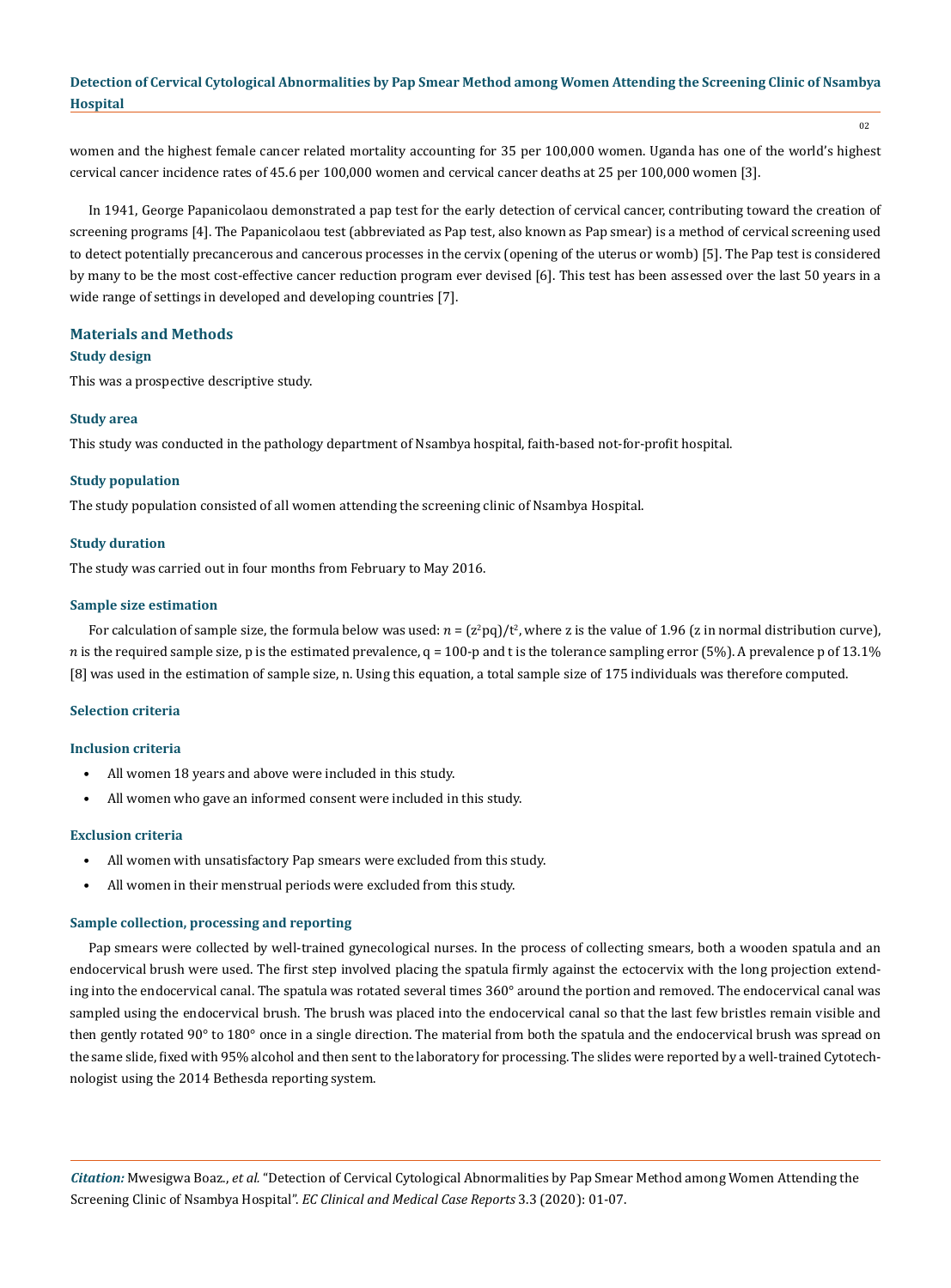# **Results**

# **Demographic characteristics**

A total number of 175 cases of Pap smears were received and interpreted over a period of 4 months. The mean age group was 41 years with a standard deviation of 10.5 and a range of 19 to 73 years. Majority of patients were in the age group of 31 to 40 years followed by the age group of 21 to 30 years which constituted 22.3%. A maximum number of participants (57.7%) was multiparous (para ≥ 3) followed by para 1 - 2 which constituted (32.6%). These findings were summarized in table 1.

| <b>Variable</b>      | <b>Frequency</b> | <b>Percentage</b> |  |
|----------------------|------------------|-------------------|--|
| Age category (years) |                  |                   |  |
| $11 - 20$            | 1                | 0.6               |  |
| $21 - 30$            | 39               | 22.3              |  |
| $31 - 40$            | 62               | 35.4              |  |
| $41 - 50$            | 27               | 15.4              |  |
| $51 - 60$            | 37               | 21.1              |  |
| $61 - 70$            | 8                | 4.6               |  |
| $71 - 80$            | 1                | 0.6               |  |
| Parity               |                  |                   |  |
| $\theta$             | 17               | 9.7               |  |
| $1 - 2$              | 57               | 32.6              |  |
| $\geq 3$             | 117              | 57.7              |  |
| Total                | 175              | 100               |  |

*Table 1: Demographic characteristics of the respondents.*

# **Cytology results on Pap smear**

Out of 175cases, 163 (93.1%) were reported as negative for intraepithelial lesion or malignancy [NILM]. Cervical intraepithelial lesions were reported in 12 (6.9%) cases including atypical squamous cells of undetermined significance [ASCUS] in 4 (2.3%) cases, atypical squamous cells cannot exclude high-grade squamous intraepithelial lesions [ASCH] in 1 (0.6%) case, low-grade squamous intraepithelial lesion LSIL in 5 (2.9%) cases, high-grade squamous intraepithelial lesion [HSIL] in 1 (0.6%) case and atypical glandular cells [AGC] in 1 (0.6%) case. These findings were summarized in table 2.

| <b>Cytological result</b> | <b>Frequency</b> | Percentage (%) |  |
|---------------------------|------------------|----------------|--|
| <b>NILM</b>               | 163              | 93.1           |  |
| <b>ASCUS</b>              | 4                | 2.3            |  |
| ASCH                      | 1                | 0.6            |  |
| LSIL                      | 5                | 2.9            |  |
| HSIL                      | 1                | 0.6            |  |
| AGC                       | 1                | 0.6            |  |
| Total                     | 175              | 100            |  |

*Table 2: Cytological findings on a Pap smear according to the 2014 Bethesda classification. NILM: Negative for Intraepithelial Lesion or Malignancy; ASCUS: Atypical Squamous Cells of Undetermined Significance; ASCH: Atypical Squamous Cells Cannot Exclude High-Grade Squamous Intraepithelial Lesion; LSIL: Low Grade Squamous Intraepithelial Lesion; HSIL: High Grade Squamous Intraepithelial Lesion.*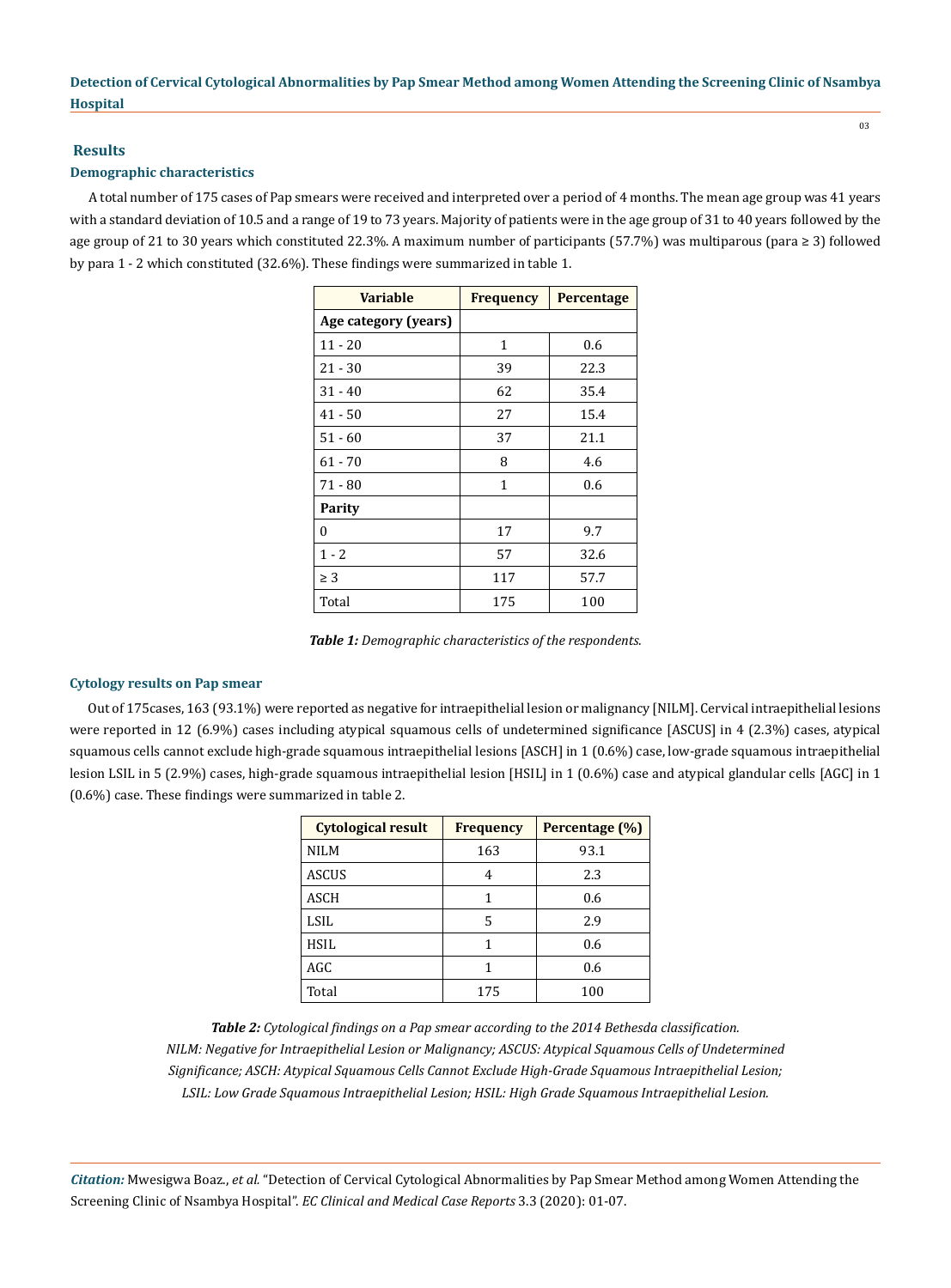04

#### **Infections and other non-neoplastic findings on a Pap smear**

Out of 163 normal smears [NILM], 18 (11%) showed features of Bacterial vaginosis, 5 (3.1%) had features of Candida, 1 (0.6%) showed Gardnerella vaginalis, 105 (64.4%) showed an inflammatory smear, 18 (11%) showed changes of atrophy and 16 (9.8%) showed squamous metaplasia. These findings were summarized in table 3.

| <b>Cytodiagnosis</b>  | <b>Frequency</b> | Percentage (%) |  |
|-----------------------|------------------|----------------|--|
| Bacterial vaginosis   | 18               | 11.0           |  |
| Candida ssp           | 5                | 3.1            |  |
| Gardnerella vaginalis |                  | 0.6            |  |
| Inflammation          | 105              | 64.4           |  |
| Atrophy               | 18               | 11.0           |  |
| Squamous metaplasia   | 16               | 9.8            |  |
| Total                 | 175              | 100            |  |

*Table 3: Distribution of infections and other non-neoplastic findings on a Pap smear.*

#### **Comparison between cervical intraepithelial lesions with demographic characteristics**

There was an increase in cervical intraepithelial lesions with increasing age. The highest peak of ASCUS (1.1%) and LSIL (1.1%) was observed in the age group of 31 to 40years. There was also a progressive rise of cervical intraepithelial lesions with increasing parity. The maximum parity (28.6%) was seen in women who had between 3 - 4 children. These findings are shown in table 4.

| <b>Variable</b> | <b>Frequency</b> (%) | ASCUS n (%) | ASCH $n$ $(\%)$ | LSIL $n$ $(\%)$ | HSLn(%) | AGC $n$ $(\%)$ |
|-----------------|----------------------|-------------|-----------------|-----------------|---------|----------------|
| Age (years)     |                      |             |                 |                 |         |                |
| $11 - 20$       | 1(0.6)               | 0(0.0)      | 0(0.0)          | 0(0.0)          | 0(0.0)  | 0(0.0)         |
| $21 - 30$       | 38 (21.7)            | 1(0.6)      | 0(0.0)          | 1(0.6)          | 0(0.0)  | 0(0.0)         |
| $31 - 40$       | 62 (35.4)            | 2(1.1)      | 0(0.0)          | 2(1.1)          | 0(0.0)  | 0(0.0)         |
| $41 - 50$       | 27 (15.4)            | 1(0.6)      | 0(0.0)          | 1(0.6)          | 0(0.0)  | 0(0.0)         |
| $51 - 60$       | 38 (21.7)            | 0(0.0)      | 0(0.0)          | 0(0.0)          | 1(0.6)  | 1(0.6)         |
| $61 - 70$       | 8(4.6)               | 0(0.0)      | 1(0.6)          | 1(0.6)          | 0(0.0)  | 0(0.0)         |
| 71 - 80         | 1(0.6)               | 0(0.0)      | 0(0.0)          | 0(0.0)          | 0(0.0)  | 0(0.0)         |
| <b>Parity</b>   |                      |             |                 |                 |         |                |
| $\bf{0}$        | 17(9.7)              | 0(0.0)      | 0(0.0)          | 0(0.0)          | 0(0.0)  | 0(0.0)         |
| $1 - 2$         | 57 (32.6)            | 2(1.1)      | 0(0.0)          | 1(0.6)          | 0(0.0)  | 0(0.0)         |
| $3 - 4$         | 50 (28.6)            | 1(0.6)      | 0(0.0)          | 3(1.7)          | 1(0.6)  | 0(0.0)         |
| $\geq 5$        | 51 (29.1)            | 1(0.6)      | 1(0.6)          | 1(0.6)          | 0(0.0)  | 1(0.6)         |
| Total           | 175 (100)            | 4(2.3)      | 1(0.6)          | 5(2.9)          | 1(0.6)  | 1(0.6)         |

*Table 4: Distribution of cervical intraepithelial lesions according to the demographic characteristics. NILM: Negative for Intraepithelial Lesion or Malignancy; ASCUS: Atypical Squamous Cells of Undetermined Significance; ASCH: Atypical Squamous Cells Cannot Exclude High-Grade Squamous Intraepithelial Lesion; LSIL: Low Grade Squamous Intraepithelial Lesion; HSIL: High Grade Squamous Intraepithelial Lesion.*

# **Discussion**

Cervical cancer is a largely a preventable disease that is preceded by a long pre-invasive lesion and remains a leading cause of mortality. This high mortality is largely because of late presentation and diagnosis. There is no standardized strategy for primary and secondary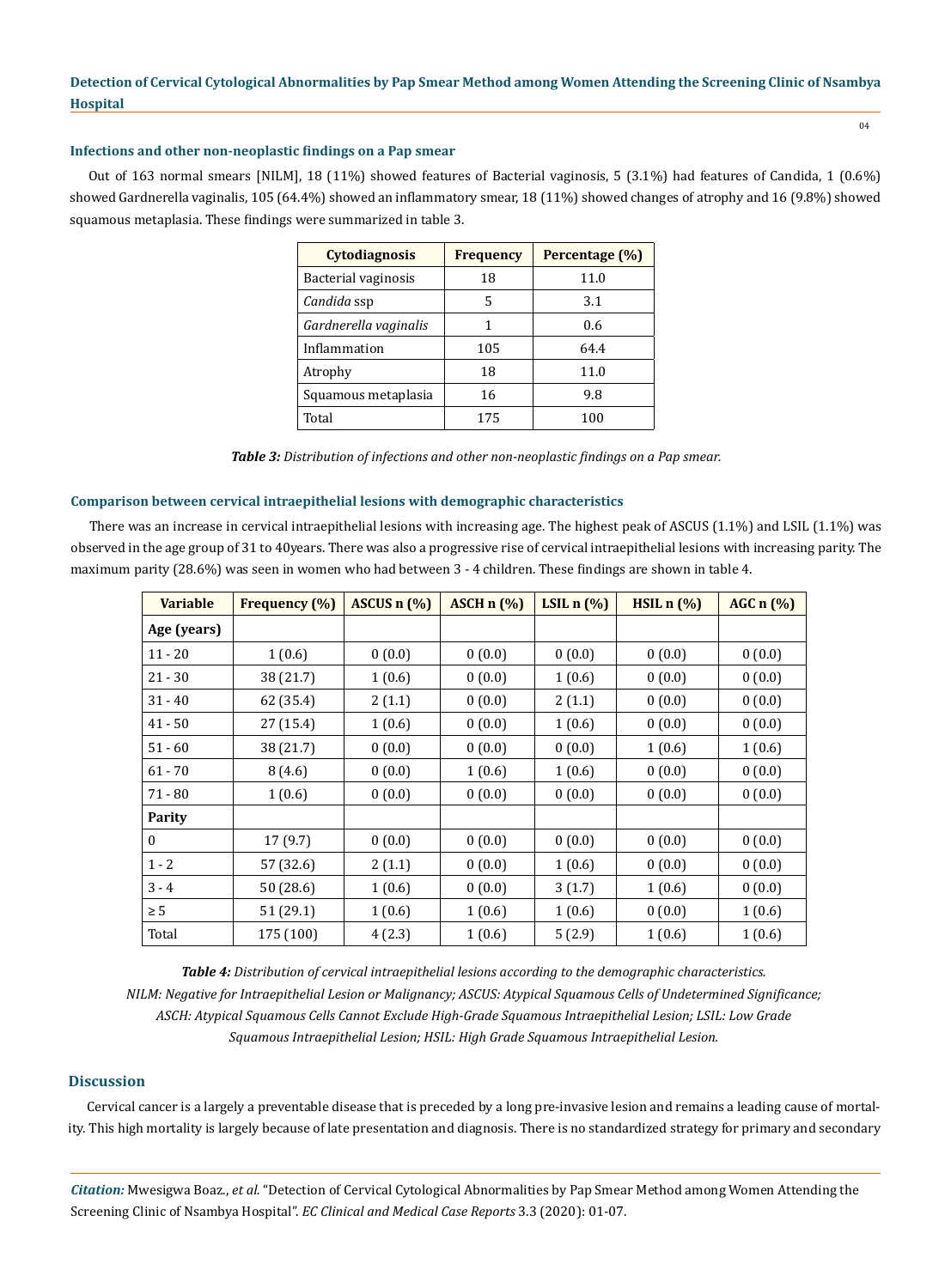prevention of cervical cancer in developing countries. In contrast, the prevalence and mortality of invasive cancer in developed countries has reduced drastically because of organized screening methods that tend to diagnose and treat the pre-invasive lesions [9]. A total of 175 cases of Pap smears were screened. Majority of the patients (35.4%) were from age group of 31 to 40 years and (22.3%) patients from the age group of 21 to 30years. Similar findings were reported in Nigeria [10].

In this study, prevalence of cervical intraepithelial lesions was 6.9%. This prevalence compares well with 7.0% prevalence in a study done in Nigeria [11]. In Rwanda, the prevalence of cervical cytological abnormalities (20%) was far higher in comparison probably because the study population comprised of people infected with HIV [12]. Prevalence of epithelial abnormalities around the world showed wide variation from 0.98% to 15.5% [13]. The possible reasons to explain this could be variation in criteria, quality checks used and intrinsic differences in population studied including risk factors and sample size studied. Another study conducted in Ningen Dock, Japan showed a low prevalence (1.2%) of the cervical cell abnormalities [14]. The explanation behind this result is mostly because of their cultural traditions and great concern regarding their health check-ups and less likelihood of having multiple sexual partners. ASCUS/ LSIL ratio in our study was 0.79 (normally should be less than 3) which is good quality measure as has been suggested by the authors of The Bethesda System. In this study, it was observed that the prevalence of LSIL (1.1%) was more in premenopausal women of 31 to 40 age group and the prevalence of HSIL (0.6%) was more common in postmenopausal women of 51 to 60 age group. This is probably because sexual activity is higher in younger women as compared to older women. This study demonstrated a higher prevalence of cervical intraepithelial lesions in women who had more than 3 pregnancies. Prevalence of SIL was maximum (6.9%) in high parity group bearing ≥ 3 children [15]. Castañeda-Iñiguez., *et al.* [16] also stressed that women with number of pregnancies possess a high risk of developing cervical dysplasia than women with less than three.

Encounters of inflammation in this study were very common (64.4%) under the category of negative for intraepithelial lesion or malignancy (NILM). Bacterial vaginosis, Candida and Gardnerella vaginalis were the specific causes of inflammation. In the present study bacterial vaginosis was the most prevalent infection (11.0%) among the NILM category however this prevalence was lower as compared to a 32.8% prevalence in a study conducted in India [17]. This difference is probably because the latter study comprised of a study population from rural and urban areas.

# **Limitations of the Study**

This study was without important limitations. First it was essentially a cross-sectional study, that was time bound with a Pap smear taken only once at recruitment. Follow-up with multiple Papanicolaou smears over a period of time would have been ideal, with more number of samples to increase the power of the test.

# **Conclusion and Recommendations**

The prevalence of cervical intraepithelial lesions according to this study was 6.9% which is statistically high. Cervical cytology by Pap smear method is an effective method in detecting pre-malignant, malignant lesions of the cervix and other non-neoplastic diseases. Therefore, the government of Uganda through the ministry of health should organize public health education on cervical cancer with emphasis on its etiology, risk factors and methods of prevention.

## **Data Availability**

Data is available in hard copies and can be accessed on request.

#### **Conflict of Interest**

Nil.

#### **Funding**

There was no source of funding for this study.

*Citation:* Mwesigwa Boaz., *et al.* "Detection of Cervical Cytological Abnormalities by Pap Smear Method among Women Attending the Screening Clinic of Nsambya Hospital". *EC Clinical and Medical Case Reports* 3.3 (2020): 01-07.

05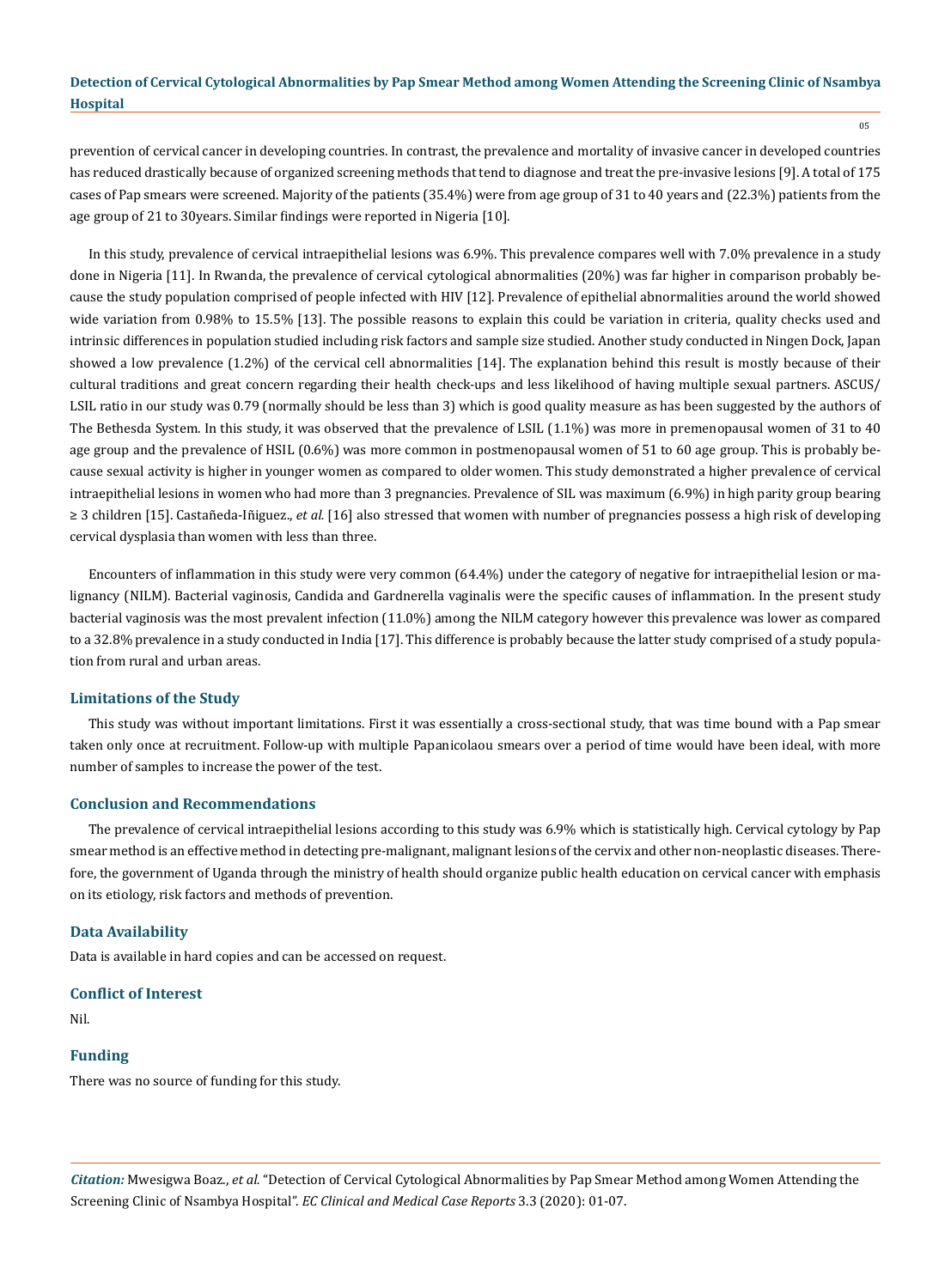# **Ethical Approval**

The permission to carry out this study and disseminate its findings was obtained from the Institutional Review Boards of both Makerere University College of Health Sciences and Nsambya Hospital

## **Consent**

Informed consent was obtained from the study participants before they were enrolled in the study

#### **Authors' Contributions**

Mwesigwa Boaz designed the study, participated in slide preparation and interpretation collected data, managed and analyzed it, and participated in manuscript development and revision. Othieno Emmauel was responsible for study design, slide interpretation and data analysis, manuscript development, and reading of manuscript. Andrew livex Okwi was responsible for study design and manuscript reading. All authors have read and approved the final manuscript.

# **Bibliography**

- 1. David JK and Alison NF. "Towards Prevention of Cervical Cancer in Africa". Report from Meeting at St. Catherine's College, Oxford University (2009).
- 2. [Sankaranarayanan R and Ferlay J. "Worldwide burden of gynaecological cancer: the size of the problem".](https://www.researchgate.net/publication/7410231_Worldwide_burden_of_gynecological_cancer_The_size_of_the_problem) *Best Practice and Research [Clinical Obstetrics and Gynaecology](https://www.researchgate.net/publication/7410231_Worldwide_burden_of_gynecological_cancer_The_size_of_the_problem)* 20.2 (2006): 207-225.
- 3. World Health Organization. "Strengthening Cervical Cancer Prevention and Control". Geneva, Switzerland: Report of the GAVI-UNFPA-WHO meeting, Geneva, Switzerland (2009).
- 4. Marluce Bibbo and David C Wilbur. "Comprehensive cytopathology". 3rd Edition (2008): 47-153.
- 5. Pap smear: Medlineplus Lab Test Information (2018).
- 6. Edmund S., *et al*. "Ducatman: Cytology, Diagnostic Principles and Correlates". 3rd edition (2009): 2-52.
- 7. MOPHS. "National Cervical Cancer Prevention Programme". Nairobi, Kenya (2012): 22.
- 8. Okwi AL., *et al*. "Cervical cancer cases as seen by Papanicolaou method in selected districts of Uganda from 2004-2008". *Africa Journal of Animal and Biomedical Sciences* 5.1 (2010): 65-69.
- 9. Mbachu II and Umeononihu OS. "The role of Human papillomavirus (HPV) Testing". *Cervical Cancer screening Afrimedic Journal* 3.1 (2012).
- 10. [Hawa Inna. Prevalence of abnormal cervical smears and knowledge of cervical cancer screening among women attending gyaecology](http://kubanni.abu.edu.ng/jspui/handle/123456789/6195) [clinic of Hospital Minna, Nigeria \(2014\).](http://kubanni.abu.edu.ng/jspui/handle/123456789/6195)
- 11. Avidime S., *et al*[. "Pattern of cervical dysplasia among women of reproductive age in Zaria, Northern Nigeria".](http://www.jmedtropics.org/article.asp?issn=2276-7096;year=2014;volume=16;issue=2;spage=52;epage=55;aulast=Avidime) *Journal of Tropical Medicine* [16 \(2014\): 52-55.](http://www.jmedtropics.org/article.asp?issn=2276-7096;year=2014;volume=16;issue=2;spage=52;epage=55;aulast=Avidime)
- 12. Wanyoike-Gichuhi J., *et al*[. "Prevalence of cervical cytology abnormalities among HIV infected women at Rwanda Military Hospital".](https://www.ncbi.nlm.nih.gov/pubmed/26862611) *[East African Medical Journal](https://www.ncbi.nlm.nih.gov/pubmed/26862611)* 91.10 (2014): 333-340.
- 13. Mulay K., *et al*[. "A comparative study of cervical smears in an urban Hospital in India and a population-based screening program in](http://www.ijpmonline.org/article.asp?issn=0377-4929;year=2009;volume=52;issue=1;spage=34;epage=37;aulast=Mulay) Mauritius". *[Indian Journal of Pathology and Microbiology](http://www.ijpmonline.org/article.asp?issn=0377-4929;year=2009;volume=52;issue=1;spage=34;epage=37;aulast=Mulay)* 52.1 (2009): 34-37.
- 14. Imai A., *et al*[. "Trend of incidence in positive cervical smears from 2002-2010 in Ningen Dock, a special Japanese health check-up sys](https://www.jstage.jst.go.jp/article/ningendock/26/6/26_923/_article/-char/en)tem". *Ningen Dock* [26 \(2012\): 923-926.](https://www.jstage.jst.go.jp/article/ningendock/26/6/26_923/_article/-char/en)

*Citation:* Mwesigwa Boaz., *et al.* "Detection of Cervical Cytological Abnormalities by Pap Smear Method among Women Attending the Screening Clinic of Nsambya Hospital". *EC Clinical and Medical Case Reports* 3.3 (2020): 01-07.

06